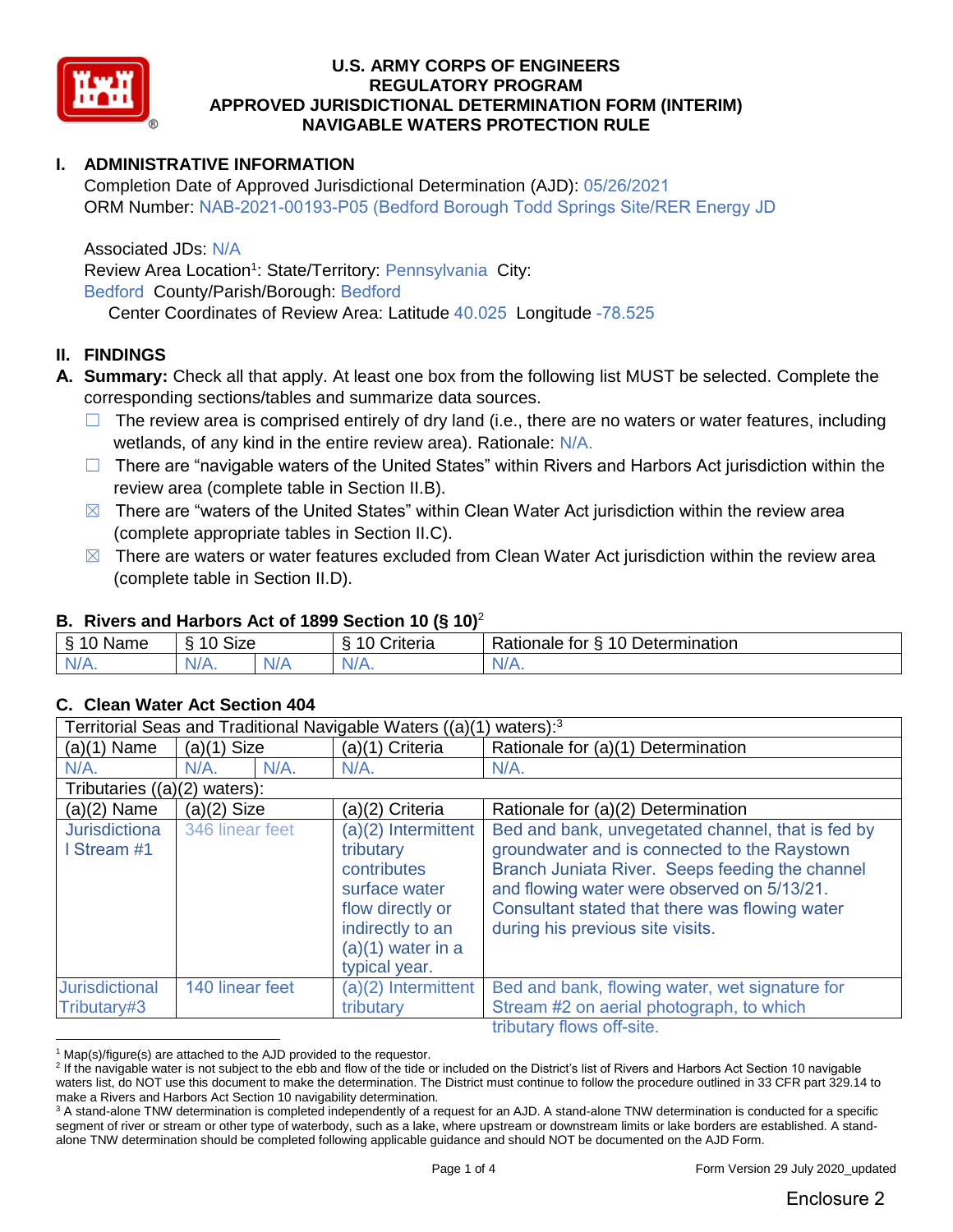

| Territorial Seas and Traditional Navigable Waters ((a)(1) waters): <sup>3</sup> |               |  |                   |                                    |
|---------------------------------------------------------------------------------|---------------|--|-------------------|------------------------------------|
| (a)(1)<br>Name                                                                  | $(a)(1)$ Size |  | $(a)(1)$ Criteria | Rationale for (a)(1) Determination |
|                                                                                 |               |  |                   |                                    |
|                                                                                 |               |  |                   |                                    |
|                                                                                 |               |  |                   |                                    |
|                                                                                 |               |  |                   |                                    |
|                                                                                 |               |  |                   |                                    |
|                                                                                 |               |  |                   |                                    |

| Lakes and ponds, and impoundments of jurisdictional waters $((a)(3)$ waters): |               |         |                 |                                    |  |
|-------------------------------------------------------------------------------|---------------|---------|-----------------|------------------------------------|--|
| $(a)(3)$ Name                                                                 | $(a)(3)$ Size |         | (a)(3) Criteria | Rationale for (a)(3) Determination |  |
| $N/A$ .                                                                       | $N/A$ .       | $N/A$ . | $N/A$ .         | $N/A$ .                            |  |

| Adjacent wetlands $((a)(4)$ waters): |               |                  |                                                            |                                                                                            |  |
|--------------------------------------|---------------|------------------|------------------------------------------------------------|--------------------------------------------------------------------------------------------|--|
| $(a)(4)$ Name                        | $(a)(4)$ Size |                  | (a)(4) Criteria                                            | Rationale for (a)(4) Determination                                                         |  |
| <b>Wetlands A</b>                    | 0.17          | $\text{acre}(s)$ | $(a)(4)$ Wetland<br>abuts an $(a)(1)$ -<br>$(a)(3)$ water. | Contains all three parameters and abuts<br>jurisdictional tributaries                      |  |
| Wetlands B &<br>С                    | 0.055         | $\text{acre}(s)$ | $(a)(4)$ Wetland<br>abuts an $(a)(1)-(a)$<br>$(3)$ water.  | Contains all three parameters and has surface<br>connections to jurisdictional tributaries |  |

### **D. Excluded Waters or Features**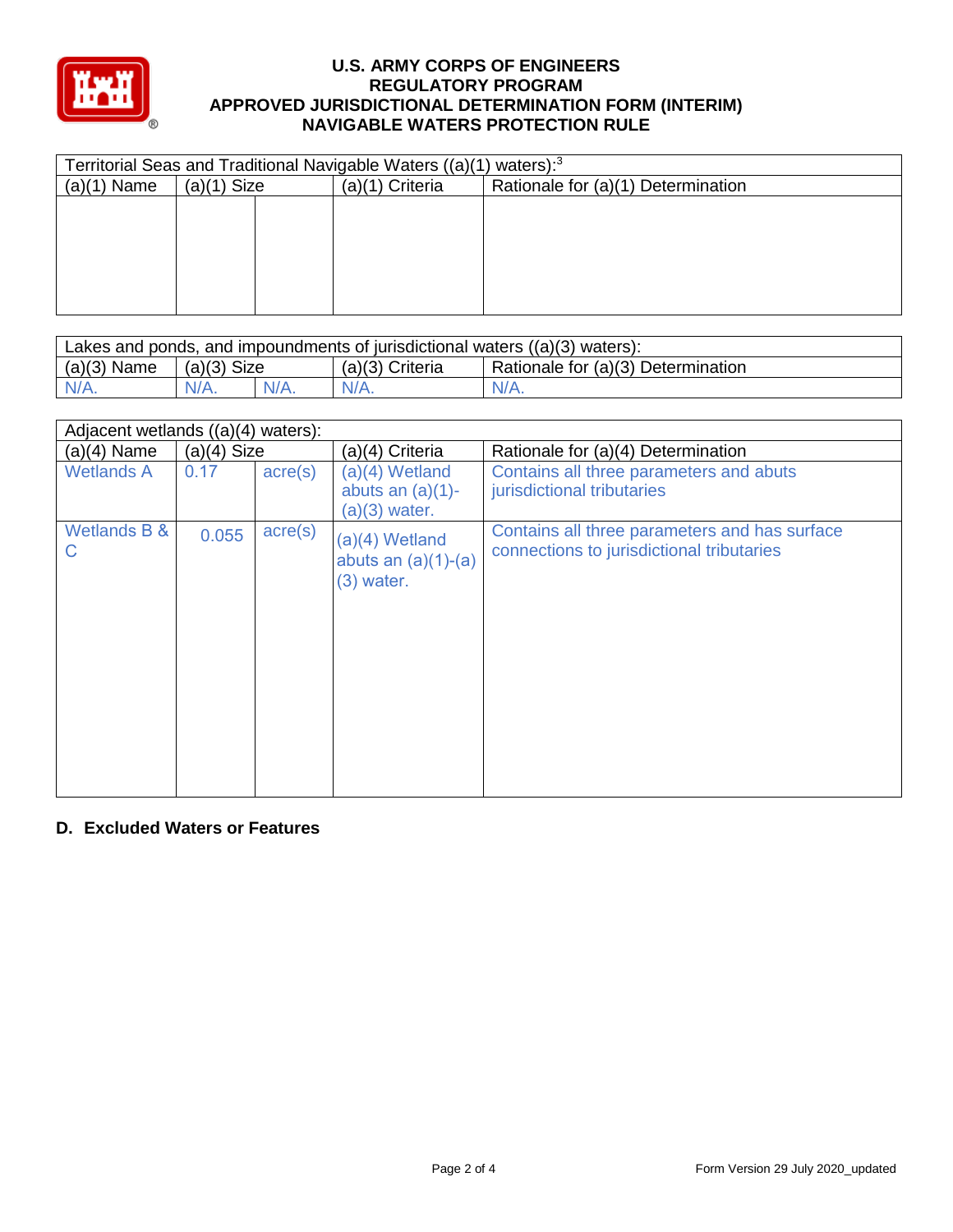

| Excluded waters $((b)(1) - (b)(12))$ : <sup>4</sup> |                       |  |                                    |                                                                                                                         |  |
|-----------------------------------------------------|-----------------------|--|------------------------------------|-------------------------------------------------------------------------------------------------------------------------|--|
| <b>Exclusion Name</b>                               | <b>Exclusion Size</b> |  | Exclusion <sup>5</sup>             | Rationale for Exclusion Determination                                                                                   |  |
| <b>Wetlands D and E</b>                             | 0.195 acres           |  | $(b)(1)$ Non-<br>adjacent wetland. | Isolated wetland. The wetlands do not<br>contribute flow in a typical year, as it has no<br>current surface connection. |  |
|                                                     |                       |  |                                    |                                                                                                                         |  |

# **III. SUPPORTING INFORMATION**

- **A. Select/enter all resources** that were used to aid in this determination and attach data/maps to this document and/or references/citations in the administrative record, as appropriate.
	- $\boxtimes$  Information submitted by, or on behalf of, the applicant/consultant: Delineation Report and data sheets

#### prepared by BL Companies

This information is sufficient for purposes of this AJD. Rationale: N/A

- ☒ MFR prepared by the Corps: From 05/13/2021
- ☒ Photographs: Aerial and Other: Provided by Consultant
- $\boxtimes$  Corps site visit(s) conducted on: 05/13/2021
- ☒ Antecedent Precipitation Tool: *provide detailed discussion in Section III.B*.
- ☒ USDA NRCS Soil Survey: Provided in Delineation Report
- ☒ USFWS NWI maps: Provided in Delineation Report
- ☒ USGS topographic maps: Provided in Delineation Report

#### **Other data sources used to aid in this determination:**

| Data Source (select)              | Name and/or date and other relevant information |
|-----------------------------------|-------------------------------------------------|
| <b>USGS Sources</b>               | <b>USGS Topo map</b>                            |
| <b>USDA Sources</b>               | $N/A$ .                                         |
| <b>NOAA Sources</b>               | $N/A$ .                                         |
| <b>USACE Sources</b>              | N/A                                             |
| <b>State/Local/Tribal Sources</b> | $N/A$ .                                         |
| <b>Other Sources</b>              |                                                 |

<sup>4</sup> Some excluded waters, such as (b)(2) and (b)(4), may not be specifically identified on the AJD form unless a requestor specifically asks a Corps district to do so. Corps districts may, in case-by-case instances, choose to identify some or all of these waters within the review area.

 $5$  Because of the broad nature of the (b)(1) exclusion and in an effort to collect data on specific types of waters that would be covered by the (b)(1) exclusion, four sub-categories of (b)(1) exclusions were administratively created for the purposes of the AJD Form. These four sub-categories are not new exclusions, but are simply administrative distinctions and remain (b)(1) exclusions as defined by the NWPR.